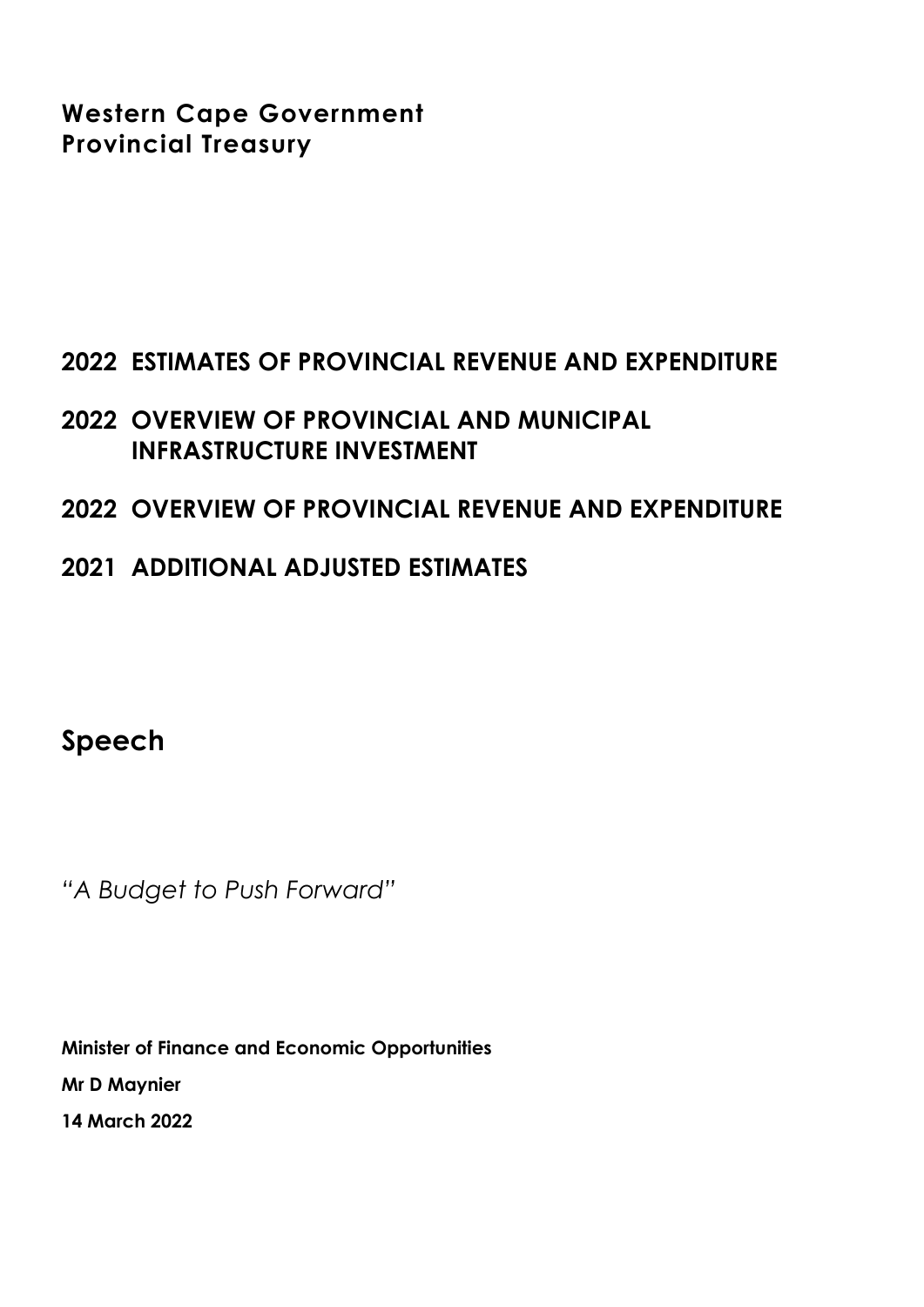Provincial Treasury Business Information and Data Management Private Bag X9165 15 Wale Street Cape Town **tel:** +27 21 483 5618

Email[: pt.communication@westerncape.gov.za](mailto:pt.communication@westerncape.gov.za)

**[www.westerncape.gov.za](http://www.westerncape.gov.za/)**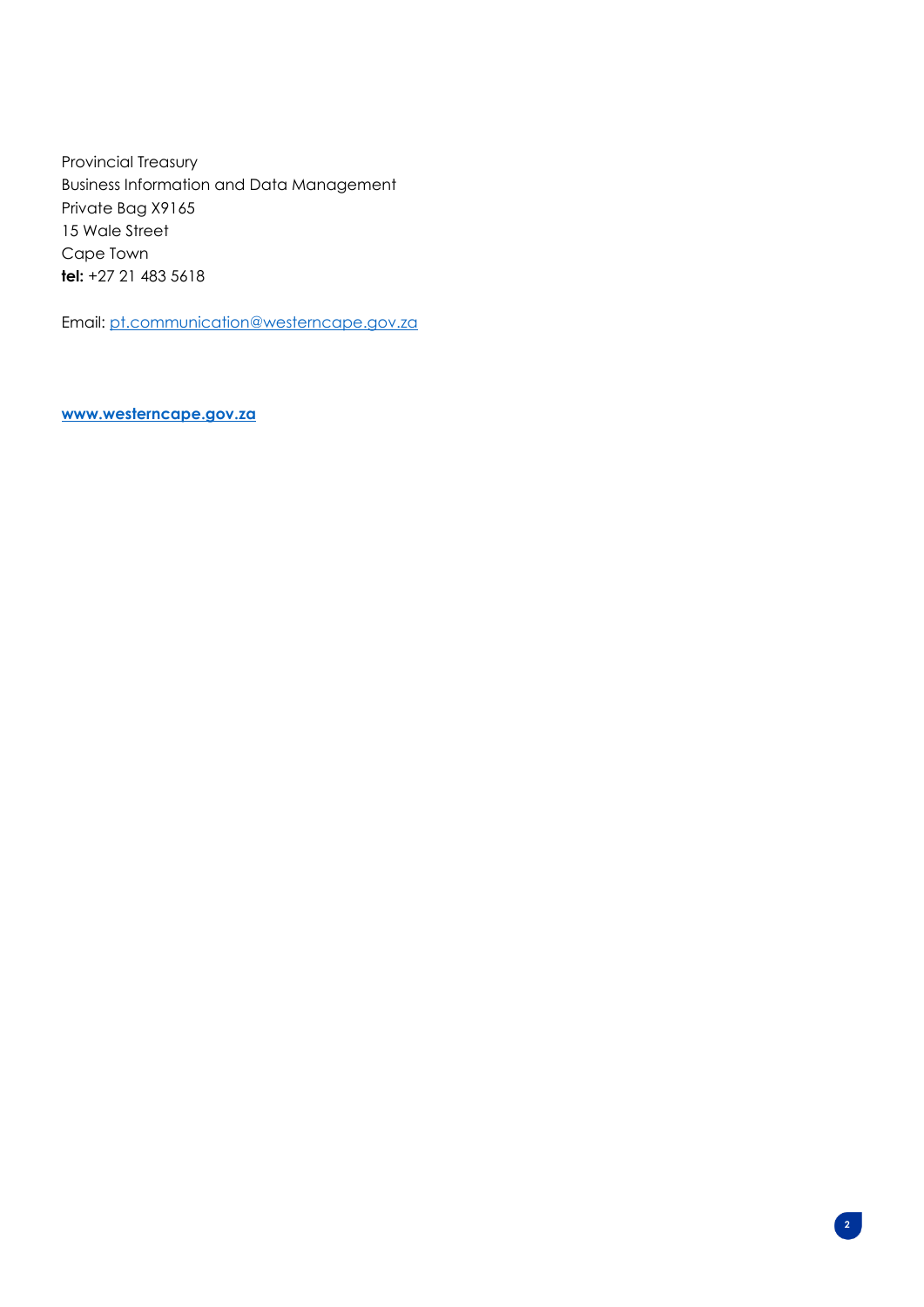**Speech by David Maynier,**

**Minister of Finance and Economic Opportunities,**

**Tabling of the: 2022 ESTIMATES OF PROVINCIAL REVENUE AND EXPENDITURE 2022 OVERVIEW OF PROVINCIAL AND MUNICIPAL INFRASTRUCTURE INVESTMENT 2022 OVERVIEW OF PROVINCIAL REVENUE AND EXPENDITURE 2021 ADDITIONAL ADJUSTED ESTIMATES**

**Western Cape Provincial Legislature, Cape Town, 14 March 2022**

# "*A Budget to Push Forward*"

Honourable Speaker and Deputy Speaker Honourable Premier and Cabinet Ministers Honourable Leader of the Opposition Honourable Leaders of Opposition Parties Executive Mayors and Deputy Mayors Honourable Members of the Western Cape Provincial Parliament Members of the Consular Corp Heads of Department Municipal Managers Special Guests People of the Western Cape

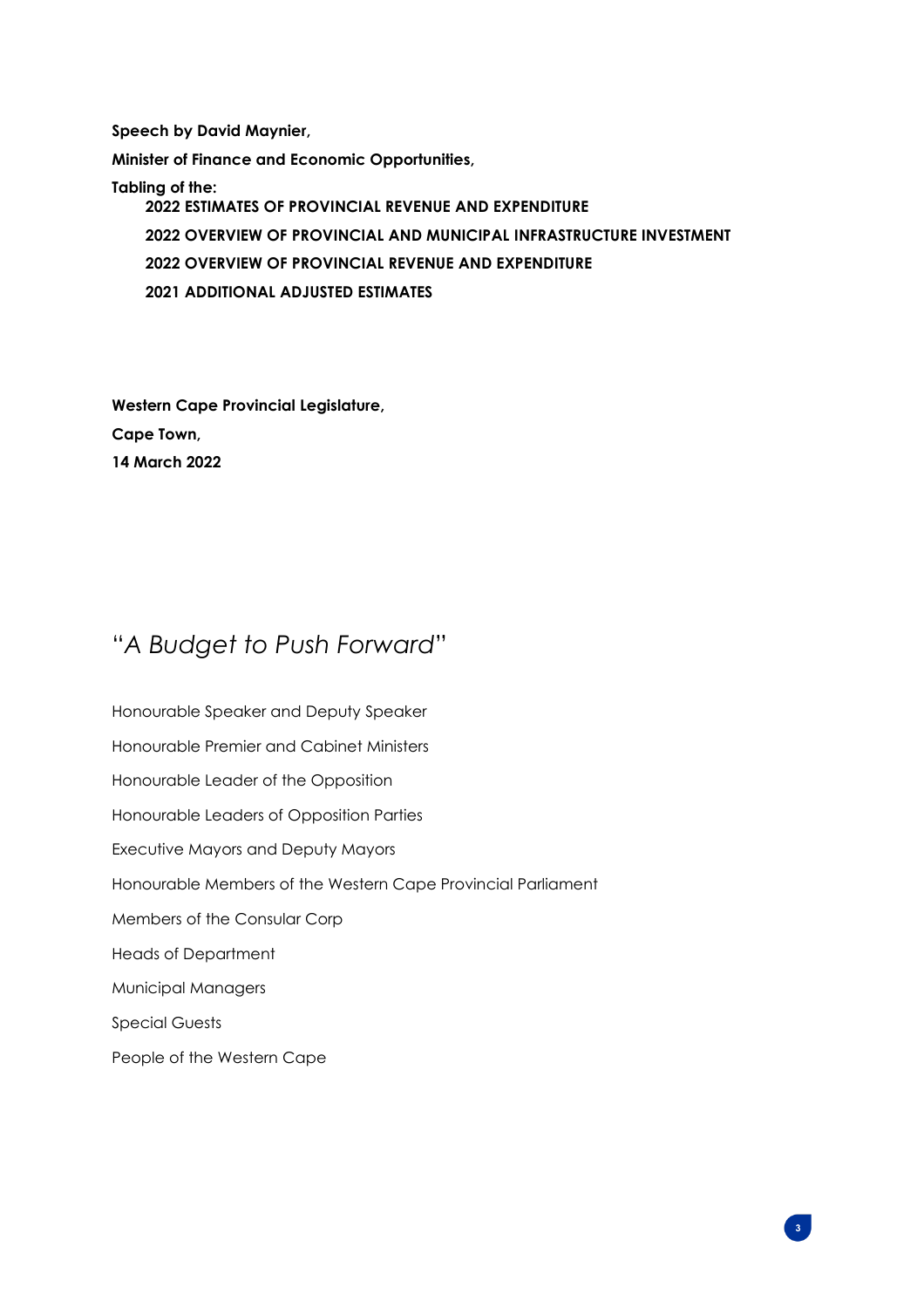*Tribute to Michael Spicer*:-

*I would like to begin by paying tribute to a special guest who could not join us today, and that is Michael Spicer, Chairperson of Wesgro, who passed away suddenly last week.*

*Michael Spicer led the Wesgro board for almost a decade with passion, with wisdom, with dedication and with energy.*

*He was a huge champion of keeping things practical and simple, and he was a huge champion of the private sector driving economic growth in the Western Cape.*

*Michael Spicer and I did not always agree, and sometimes we strongly disagreed, which is exactly why he was chairperson of Wesgro.*

*His last message to me from hospital was, "our chat will have to wait".* 

*Well, I am going to miss our chats, which often took place over a glass of wine, looking out over the magnificent vineyards at his home.* 

*And, I am going to miss his wisdom, which he so generously shared with me.*

*So, we extend our condolences to his wife and to his family, and we thank him for his service to the Western Cape.*

*Preamble on the war in Ukraine:* 

*Today, I am a proud to be member of this provincial parliament, and I am proud to table the budget in this provincial parliament, because this is the only parliament in our country that has had the courage to take a stand, in the face of a terrible war of aggression, by swathing itself in blue and yellow, in support of the people of Ukraine.*

#### **1. Introduction**

A couple of weeks ago, Premier Alan Winde delivered his State of the Province Address in Velddrift, which is the home of bokkoms, the home of rooibos and the home of the Cederberg, on the West Coast.

He reminded us that while the challenges we face are serious, and at times can seem overwhelming, we must have hope, because we must never forget that:

- we live in a special place, with the best healthcare system, the best education system, the best infrastructure, and so much natural beauty; and
- we live with special people, from all over our country, from all over our continent and from all over the world, who come here to find a better life in the Western Cape.

But, above all, he reminded us of the terrible damage caused by the Covid-19 pandemic, in which more than 20 000 people have lost their lives, and in which more than 200 000 people have lost their jobs.

And then, he called on us, all of us, to get up, to get out, to push forward and to do even better in the Western Cape.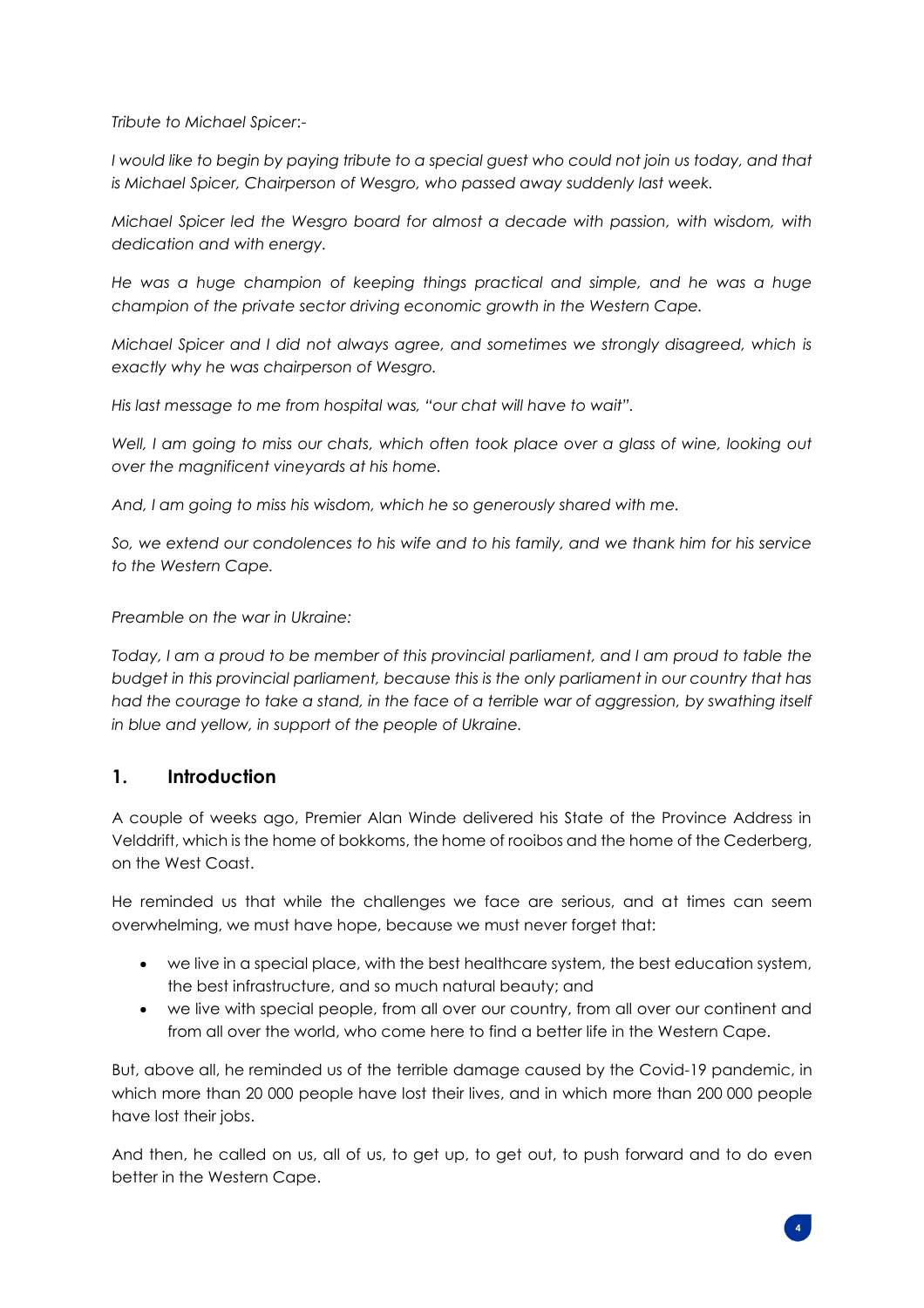#### **2. "A Budget to Push Forward"**

So, today, we table "*A Budget to Push Forward*" so that we can get up, so that we can get out, so that we can push forward and so that we can do even better in the Western Cape.

To push forward:

- we must sustain the fight against the Covid-19 pandemic;
- we must support our strategic priorities, including "Jobs", "Safety" and "Wellbeing";
- we must protect frontline services, including education, health and social development;
- we must improve the composition of expenditure by boosting spending on infrastructure;
- we must support vulnerable municipalities;
- we must improve the efficiency of expenditure by improving value for money in procurement;
- we must mitigate existing risks such as drought, fire and flooding, but also mitigate new risks, such as the risk of cyberattacks; and
- we must ensure the long-term fiscal sustainability of the Western Cape.

To push forward:

- **we will spend R19.6 billion over the medium term on "Jobs"**;
- **we will spend R4.4 billion over the medium term on "Safety"**;
- **we will spend R111.3 billion over the medium term on "Wellbeing"**; and
- **we will spend R30.3 billion over the medium term on infrastructure** in the Western Cape.

We have held the fiscal line and are now in a position to allocate **an additional R10.1 billion over the medium term** in the Western Cape.

To push forward:

- **we will spend an additional R6.2 billion over the medium term on education**;
- **we will spend an additional R2.4 billion over the medium term on healthcare**;
- **we will spend an additional R136 million over the medium term on social development**; and
- **we will spend an additional R2.6 billion over the medium term on infrastructure** in the Western Cape.

We do this: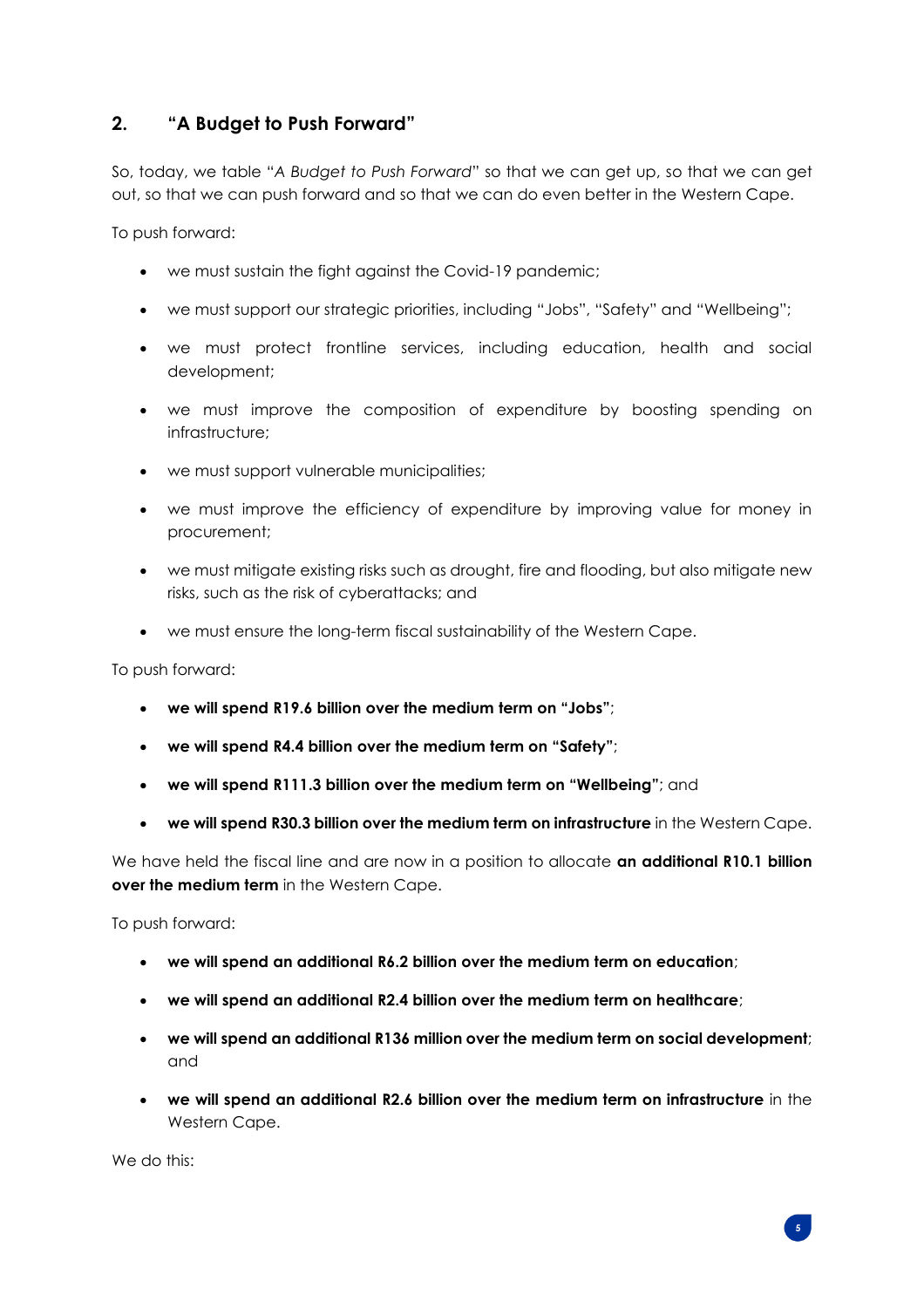• so that we give hope to people who do not have jobs, and so that we give hope to people who feel unsafe.

We do this:

• so that we give hope to people who struggle to reach their full potential, and so that we give hope to people who do not have access to good schools, clinics and roads.

We do this:

• so that, in the end, we can get up, so that we can get out, so that we can push forward, and so that we can do even better in the Western Cape.

#### **3. We will spend a massive R229 billion over the medium term in the Western Cape**

To push forward, we will spend R77.3 billion in 2022/23, R75.4 billion in 2023/24 and R76.2 billion in 2024/25 in the Western Cape.

The new Minister of Finance, Enoch Godongwana, was a provincial finance minister and understands the huge spending pressures building up in provinces like the Western Cape.

So, we are relieved that after being forced to absorb spending pressures, especially spending pressures resulting from the fight against Covid-19, national government has now stepped up and allocated an additional R6.5 billion in provincial equitable share over the medium term to the Western Cape.

We have held the fiscal line, relentlessly implementing our fiscal strategy, to make sure every cent counts in the Western Cape.

We have: -

- implemented expenditure reviews aimed at evaluating the efficiency, effectiveness and performance of programmes so that we improve the efficiency of spending; and
- successfully contained spending on compensation of employees by imposing upper limits on spending on compensation and by applying downward pressure on headcount.

We would be spending R6.0 billion per year more on compensation of employees if we spent 60.8% of our budget on compensation of employees, in the next financial year, like other provinces in South Africa.

Staggeringly, if we spent 68.7% of our budget on compensation of employees, like the Limpopo Province, we would be spending about R12.1 billion more, in the next financial year, on compensation of employees in the Western Cape.

We will also spend about R186 million per year less on ministerial offices than the average amount spent on ministerial offices by other provinces in South Africa.

Staggeringly, we will spend R628 million less than the Gauteng Province, in this financial year, on ministerial offices in the Western Cape.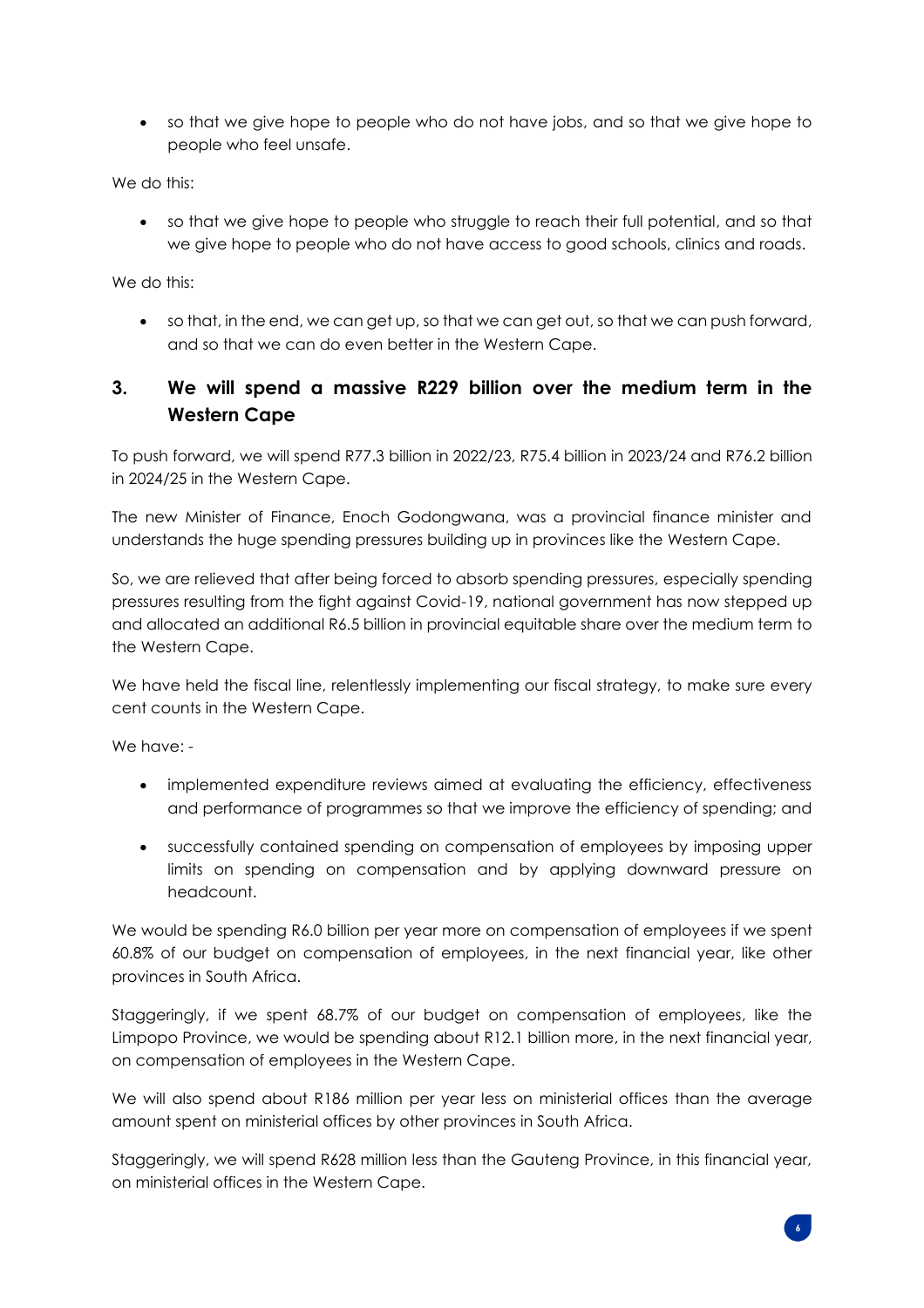Which is why we are now in a position to allocate an additional R10.1 billion over the medium term in the Western Cape.

Which includes:

- allocating an additional R6.2 billion over the medium term to education;
- allocating an additional R2.4 billion over the medium term to healthcare;
- allocating an additional R136 million over the medium term to social development; and
- allocating an additional R2.6 billion over the medium term to infrastructure in the Western Cape.

## **4. We will spend R134 billion over the medium term on jobs, safety and wellbeing in the Western Cape**

#### *4.1 Pandemic*

We have been locked in a struggle between a virus, and a vaccine, but now, finally, it seems that the vaccine is winning in the Western Cape.

We must not, however, give up now that the end of the struggle, between the virus and the vaccine, is in sight in the Western Cape.

To push forward, we must remain prepared for a resurgence, and even a possible fifth wave of Covid-19 in the Western Cape.

So, we have:

- allocated R777 million for the health platform, which will be spent on the fight against Covid-19;
- allocated R198 million for the rollout of vaccinations, which will be spent on rolling out of vaccinations;
- allocated R17 million for communication, which will be spent on our efforts to improve vaccine uptake; and
- allocated R200 million to a contingency reserve, which will ensure that we remain flexible in our fight against Covid-19 in the Western Cape.

We know that the weapon of choice in the struggle against Covid-19 is vaccines and so we encourage people to get vaccinated, and get vaccinated fast, so that we can get up, so that we can get out, so that we can push forward, and so that we can do even better in the Western Cape.

We are prepared for a possible resurgence, and we are prepared for a possible fifth wave, and so it is imperative that the National State of Disaster be allowed to expire in South Africa.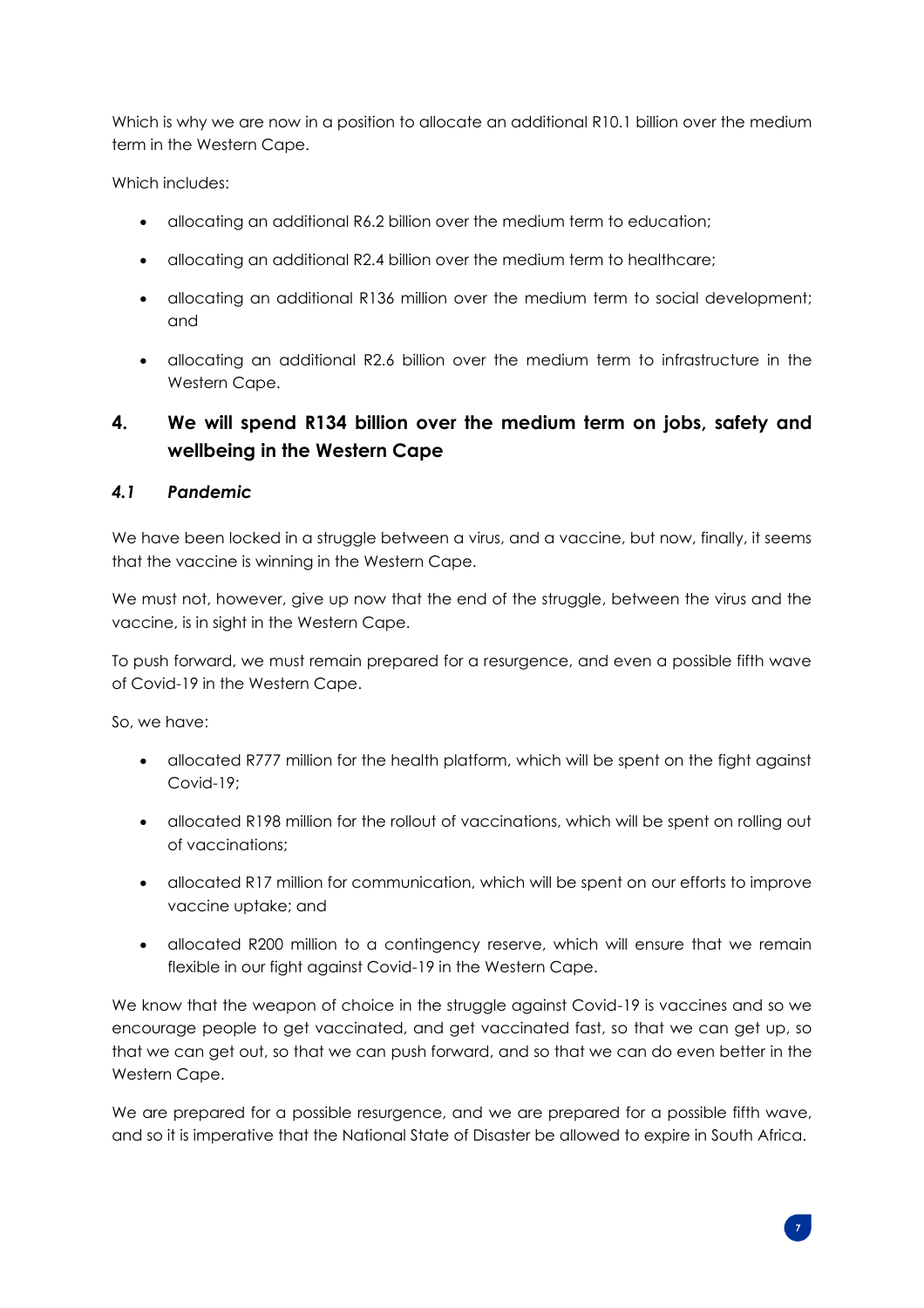#### *4.2 "Jobs"*

We have been hit hard by the pandemic, but we expect a gradual economic recovery in the Western Cape.

Yes, there are significant downside risks, especially with the war in Ukraine, pushing up petrol prices, pushing up food prices, and causing supply chain bottlenecks.

There are, however, also "green shoots", including a huge investment in the expansion of Biovac, which should give us hope.

But, the fact is that too many people, do not have jobs, or have given up looking for jobs, in the Western Cape.

#### **So, to push forward, we will spend R19.6 billion over the medium term on boosting economic growth and creating jobs in the Western Cape**.

We will focus on the ease of doing business, boosting investment and exports, supporting small businesses, scaling up work opportunities and energy resilience in the Western Cape.

To push forward, we will:

- spend R67.4 million over the medium term on accelerating the ease of doing business so that we make it easier to start a business, or expand a business;
- spend R387.9 million over the medium term on boosting investment, trade and tourism promotion so that we attract investment, expand trade and scale up tourism;
- spend R288.1 million over the medium term on expanding the number of work opportunities so that young people get the work experience they need to get their first job in the Western Cape.

We do this because people who have jobs can get up, can get out, can push forward and can do even better in the Western Cape.

#### *4.3 "Safety"*

The fact is that too many people, have been victims of crime, and do not feel safe in the Western Cape.

#### **So, to push forward, we will spend R4.4 billion over the medium term on improving safety in the Western Cape**.

To push forward, we will:

- spend R1.1 billion over the medium term to support more than 1000 law enforcement officers to fight crime, especially violent crime, in crime hotspots;
- spend R43 million over the medium term to support violence prevention and the fight against the causes of crime; and
- spend R18 million over the medium term to support area-based teams to fight crime, and the causes of crime, in crime hotspots across the Western Cape.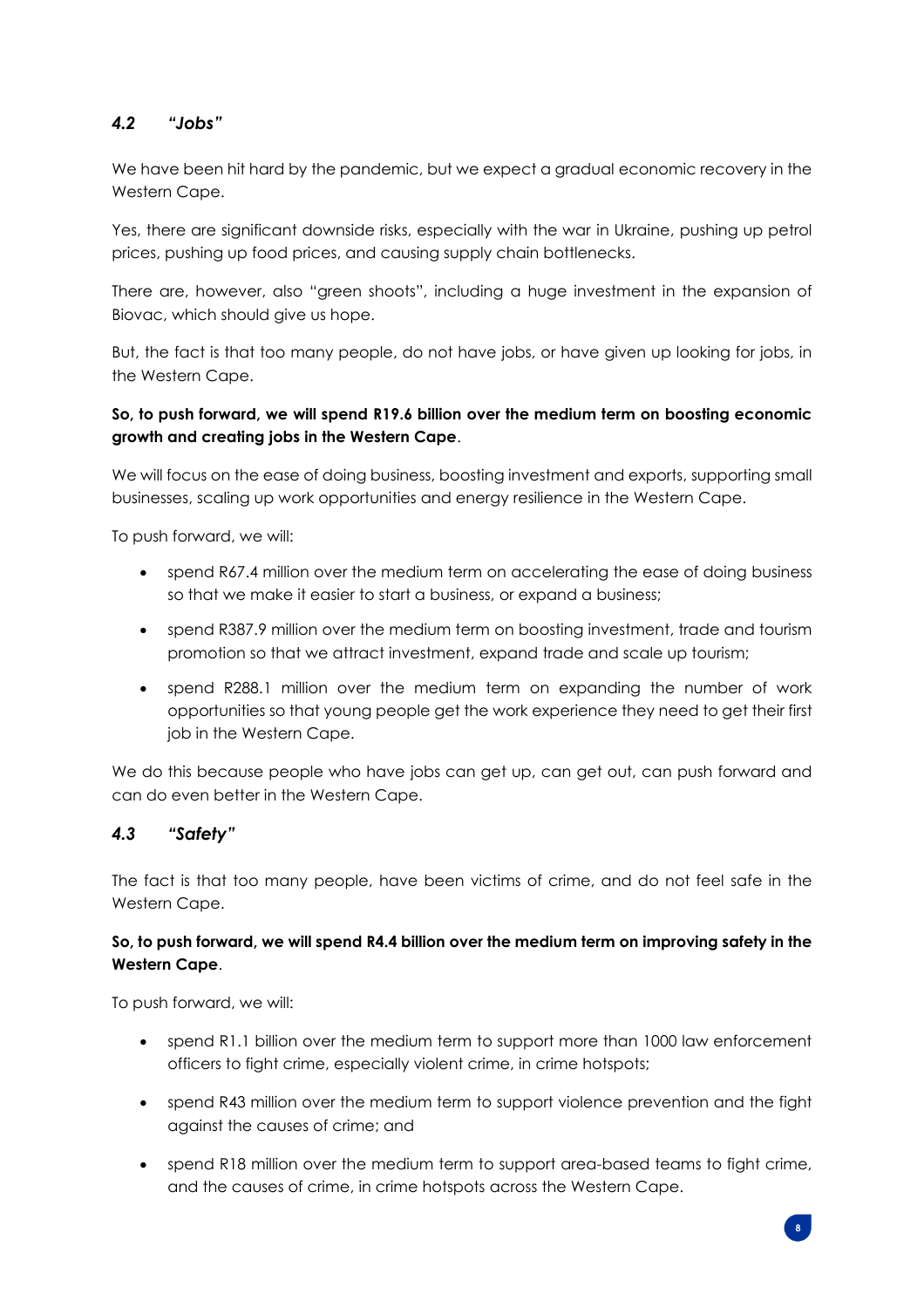We do this because people who feel safe can get up, can get out, can push forward and can do even better in the Western Cape.

#### *4.4 "Wellbeing"*

Too many people, especially young people, are not able to reach their full potential in the Western Cape.

#### **So, to push forward, we will spend R111.3 billion over the medium term promoting the wellbeing of people in the Western Cape**.

We will do this by investing in strong foundations, promoting emotional and physical wellbeing, meeting basic needs and promoting social cohesion in communities across the Western Cape.

So, to push forward, we will:

- spend R3.2 billion over the medium term on supporting early childhood development and strong foundations;
- spend R3.6 billion over the medium term on wellbeing by maintaining reasonable teacher:learner ratios and promoting blended learning;
- spend R9.5 billion over the medium term on meeting basic needs by focusing on providing food relief, supporting the homeless, and providing more social housing and more shelters for victims of gender-based violence; and
- spend R2.7 billion over the medium term promoting social cohesion by ensuring access to public libraries, sports facilities and arts and culture facilities.

We do this because people who reach their full potential can get up, can get out, can push forward and can do even better in the Western Cape.

#### *4.5 "Innovation"*

To push forward, we must support new ways of doing things that improve service delivery, and at the same time generate savings, in the Western Cape.

So, we will spend R52.7 million over the medium term, through the *Fiscal Transition Support Facility*, to support innovation, including developing a mobile client service system for social workers and digitizing the provincial archives in the Western Cape.

## **5. We will spend a total of R174.8 billion protecting education, health and social development in the Western Cape.**

To push forward, we must protect spending on education, health and social development in the Western Cape.

We have allocated R83.8 billion, including an additional allocation of R6.2 billion, over the medium term to education in the Western Cape.

So that we have more teachers, more teaching assistants and more classrooms to improve education outcomes in the Western Cape.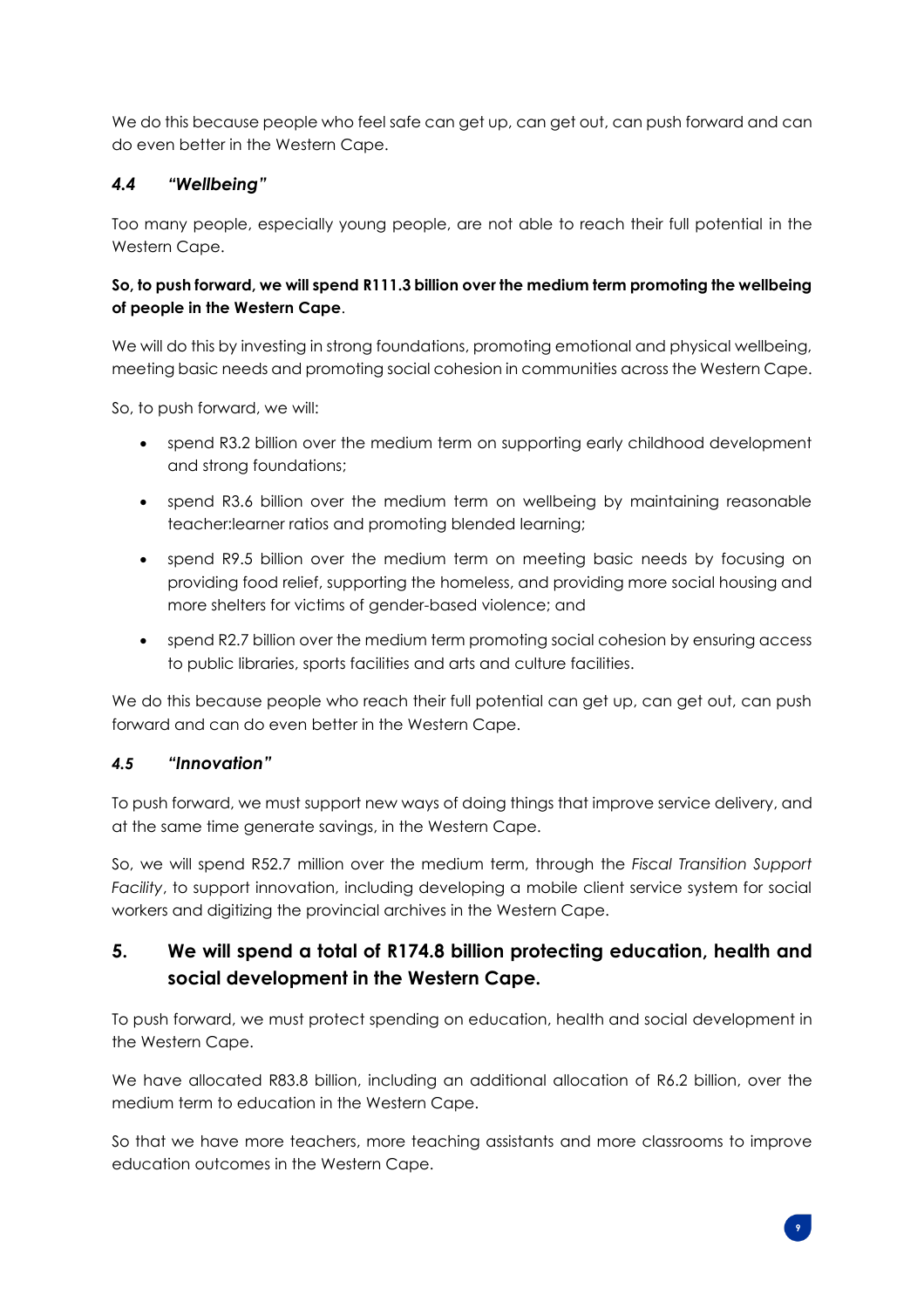We have allocated R84 billion, including an additional allocation of R2.4 billion, over the medium term to healthcare in the Western Cape.

So that we can fight Covid-19, tackle the backlog in surgeries and deal with mental health in the Western Cape.

We have allocated R6.9 billion, including an additional allocation of R136 million, over the medium term to social development in the Western Cape.

So that we respond to homelessness, and respond to gender-based violence, and provide food relief in the Western Cape.

## **6. We will spend a total of R30.3 billion over the medium term on infrastructure in the Western Cape**

To push forward, we must invest in infrastructure assets such as schools, hospitals and roads in the Western Cape.

**Which is why we will spend R30.3 billion over the medium term on infrastructure in the Western Cape**.

**And which is why we have mobilized a massive additional R2.6 billion to spend on infrastructure in the Western Cape**.

We will:

• spend **an additional R737.8 million over the medium term on education infrastructure** so that we can upgrade schools and build new schools in the Western Cape.

We will:

• spend **an additional R491.5 million over the medium term on health infrastructure** so that we can upgrade health facilities and build new health facilities in the Western Cape.

We will:

• spend **an additional R870 million over the medium term on roads infrastructure** so that we can upgrade roads and build new roads in the Western Cape.

The fact is that we have committed a very significant additional R870 million to build new roads, upgrade existing roads and provide long-term certainty on roads infrastructure funding, which is so vital to driving economic growth in the Western Cape.

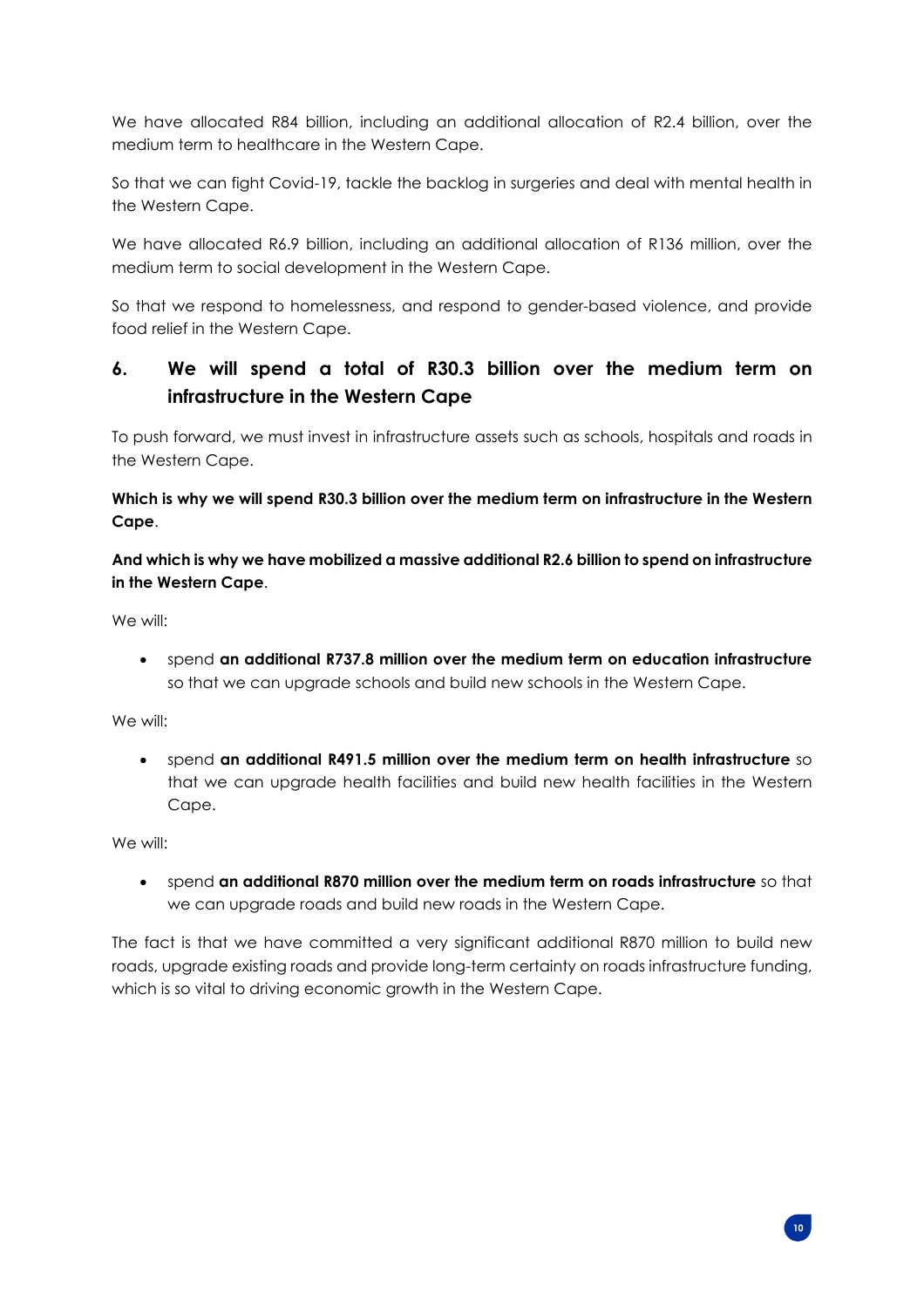So, in the end, we will:

- spend a total of R7.0 billion over the medium term on education infrastructure, including the new Manenberg School of Skills;
- spend a total of R3.6 billion over the medium term on health infrastructure, including the new Swartland Hospital; and
- spend a total of R11.2 billion over the medium term on roads infrastructure, including road network upgrades for the Saldanha Bay Industrial Development Zone in the Western Cape.

So, Premier Alan Winde promised a substantial increase in spending on infrastructure, and we have delivered a substantial increase in spending on infrastructure in the Western Cape.

**We are now pumping more money, significantly more money, into infrastructure, with spending on infrastructure now increasing, for the first time, in a long time, in real terms in the Western Cape.**

**We expect:** 

- **spending on existing infrastructure assets to increase over the medium term on average by 4.8% per annum;**
- **spending on new infrastructure assets to increase over the medium term on average by 54.2% per annum; and**
- **spending on infrastructure assets as a whole to increase over the medium term on average by 6.1% per annum in the Western Cape**.

To push forward, we must also invest in the preparation of infrastructure projects so that we have a pipeline of shovel-ready infrastructure projects in the Western Cape.

We will, therefore, allocate R87.7 million through the *Project Preparation Facility*, to a number of projects, including:

- providing project preparation funding for integrated social housing projects, including Stickland North, Oude Molen and Leeuloop; and
- providing project preparation funding for a possible public private partnership for the Cango Caves, which is one of the top tourism destinations in the Western Cape.

To push forward, we must also get the infrastructure management system right in the Western Cape.

So, we are now preparing to withdraw *Provincial Treasury Instruction 16B*, which will bring much needed competition to the infrastructure space, by ensuring the Department of Transport and Public Works, will be the preferred, but not the exclusive implementer, of infrastructure projects for the education department and health department in the Western Cape.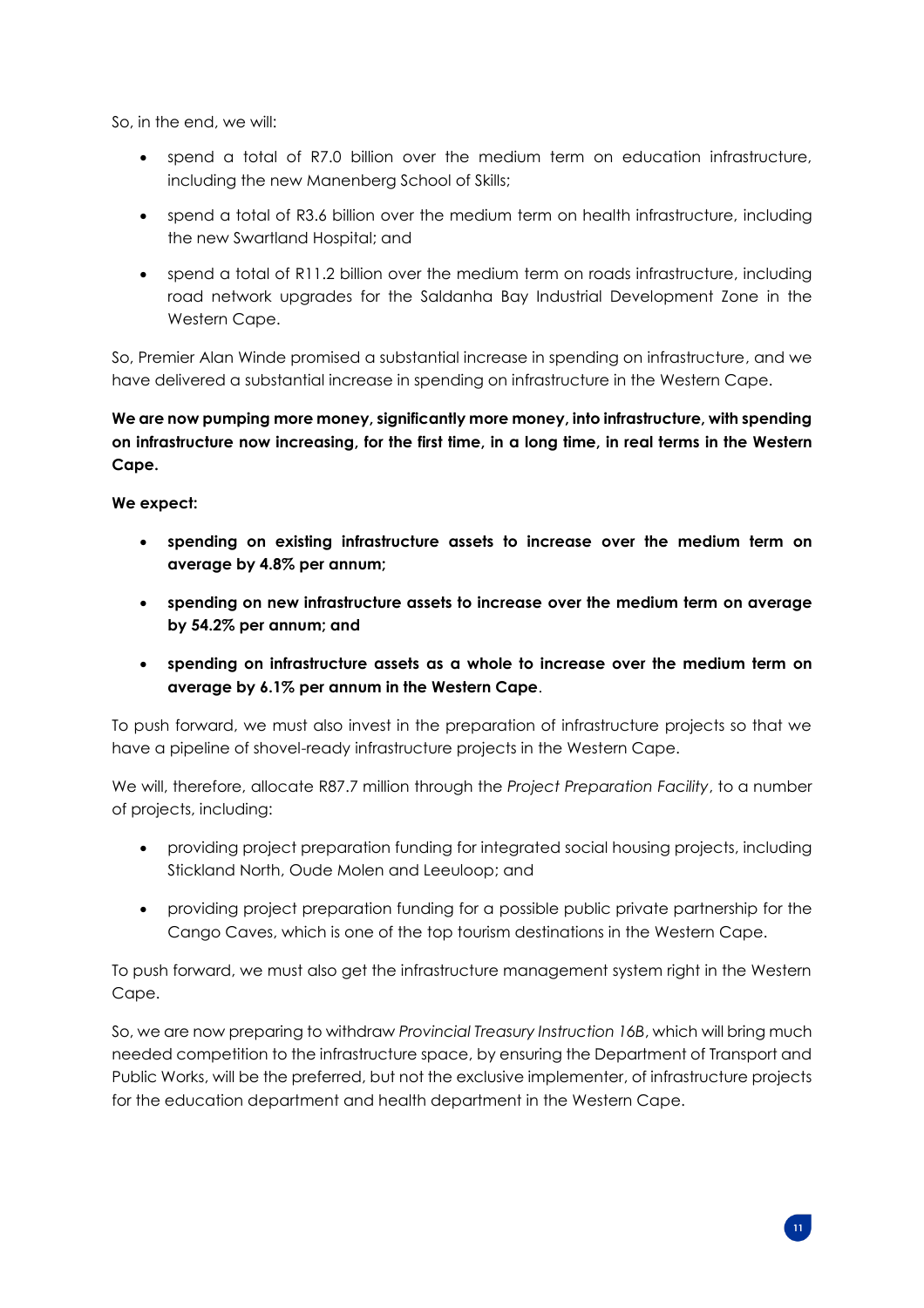## **7. We will provide regular infrastructure spending performance reports to Parliament**

We all have a role to play in infrastructure delivery, including most importantly the committees of this parliament, who are responsible for monitoring infrastructure spending in the Western Cape.

So, to support the committees to monitor infrastructure spending, we will:

- continue providing consolidated quarterly reports on infrastructure spending performance to the Budget Committee; and
- begin providing bespoke quarterly reports on infrastructure spending performance:
	- o to the Standing Committee on Education;
	- o to the Standing Committee on Health; and
	- o to the Standing Committee on Transport and Public Works.

We hope these reports will support the committees to monitor infrastructure spending, and that the committees do not take the easy road, but rather take the hard road, and consider the challenges we face delivering infrastructure in the Western Cape.

## **8. We will spend R36 million over the medium term to beat loadshedding in the Western Cape**

To push forward, we must beat loadshedding in the Western Cape.

The fact is that loadshedding, which is estimated to cost the provincial economy R75 million, per stage, per day, is killing the economy in the Western Cape.

So, we are delighted that the Executive Mayor of the City of Cape Town, Geordin Hill-Lewis, is leading a journey, by opening the first round of procurement of renewable energy from independent power producers, to ensure that we live in the first loadshedding free city in South Africa.

We will spend R36 million over the medium term on the municipal energy resilience programme, which aims to support municipalities, and the private sector, to generate, and to procure, and to sell their own power so that we can beat loadshedding in the Western Cape.

We are:

- focusing on supporting foundational energy studies, including electricity master plans, and cost of supply studies, aimed at providing a technical, and a financial basis, for energy generation, procurement and trading in municipalities;
- focusing on supporting pioneering municipal energy projects by providing transaction advisory support to ensure that projects are financially, technically and legally sound ahead of procurement processes; and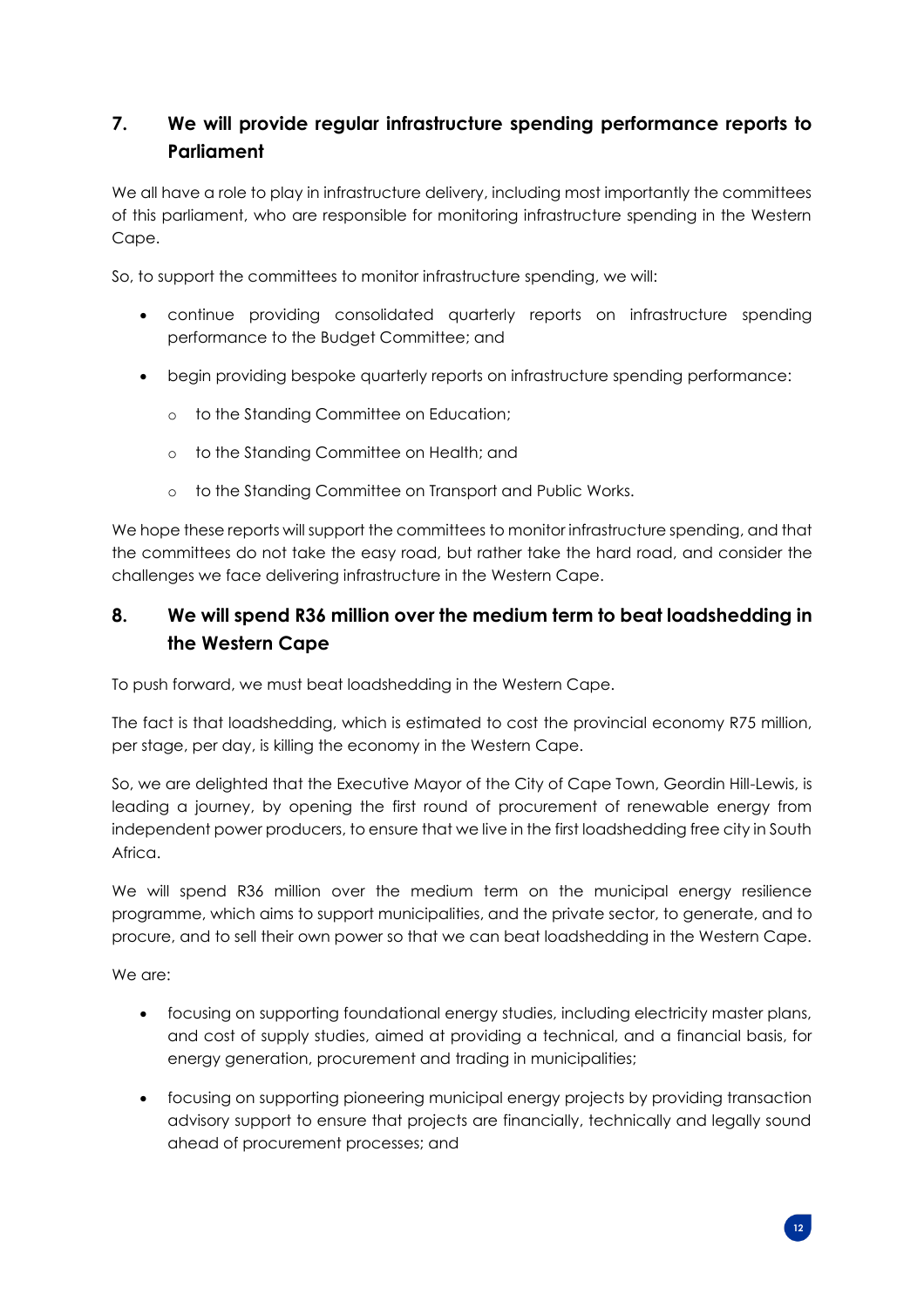• focusing on supporting wheeling to enable the private sector to buy, sell and trade electricity across municipal grids in the Western Cape.

We know there is no "quick fix" solution, and it will take time to power up municipalities, but we must do everything we can to beat loadshedding in the Western Cape.

## **9. We will spend R76.8 billion over the medium term in municipalities across the Western Cape**

We will spend this budget across five districts, and thirty municipalities, in the Western Cape.

We will:

- spend R8.7 billion in the Cape Winelands District;
- spend R3.8 billion in the West Coast District;
- spend R6.4 billion in the Garden Route District;
- spend R2.8 billion in the Overberg District;
- spend R989 million in the Central Karoo District; and
- spend R54.2 billion in the City of Cape Town.

To push forward, we must ensure that our municipalities are bright shining lights on the hill, driving economic growth and job creation in the Western Cape.

So, to support municipalities drive economic growth, we will soon be launching a new *Municipal Ease of Doing Business Fund*, which will allocate R10 million to projects which reduce red tape in municipalities in the Western Cape.

To push forward, we must also ensure that our municipalities are bright shining lights on the hill, championing clean government in the Western Cape.

We will, of course, not hesitate to take action if there are allegations of corruption in municipalities in the Western Cape.

So, we have allocated an additional R30 million over the medium term to strengthen our forensic investigation capability, and our legal services capability, in the municipal space in the Western Cape.

We have also implemented a mandatory intervention, in terms of Section 139(5)(c) of the Constitution, in the form of a financial recovery plan, and will now work to support the Beaufort West Municipality, to reach a funded budget position, within three years, in the Western Cape.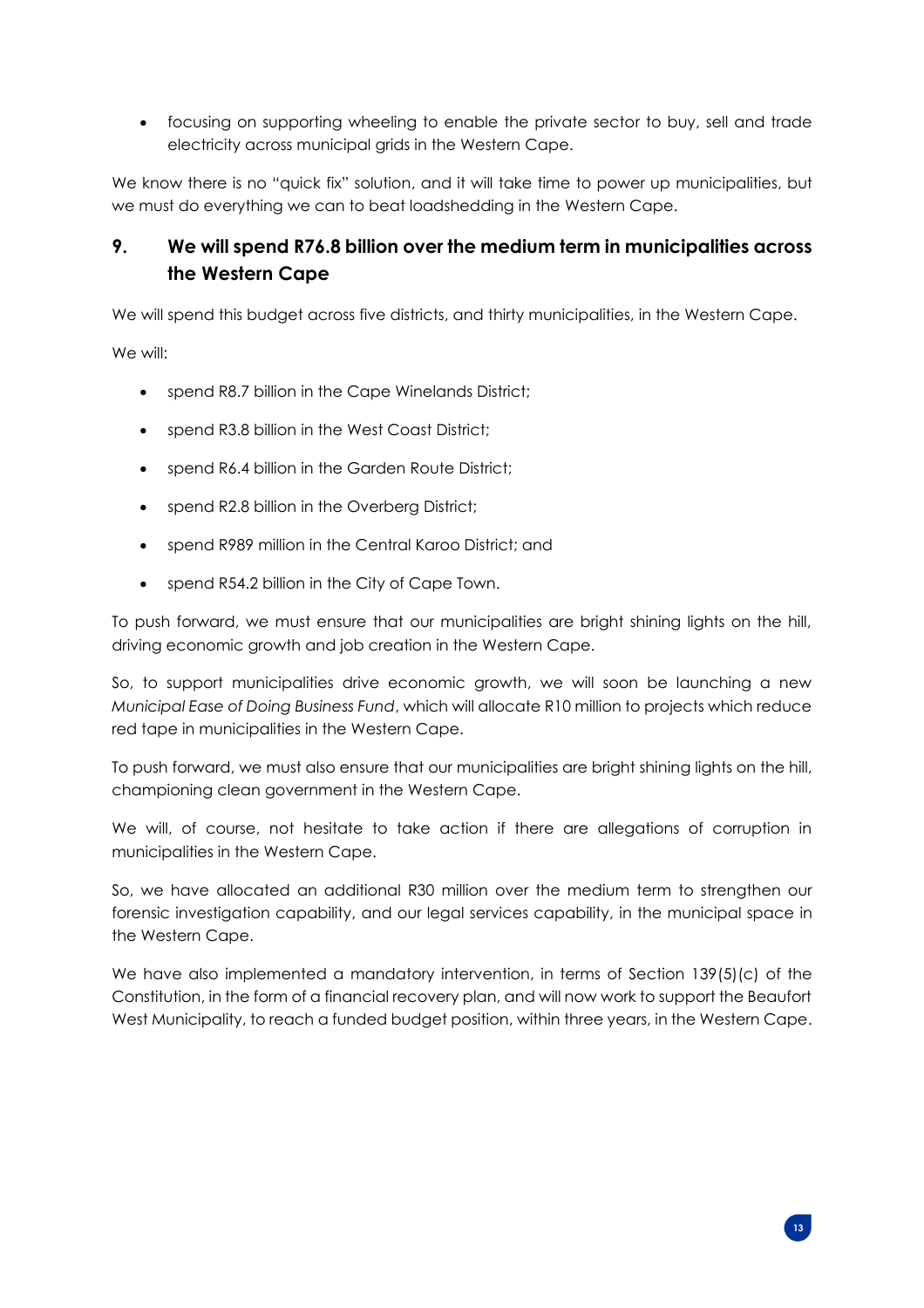## **10. We must be the most transparent province when it comes to procurement in South Africa**

To push forward, we must remain the most transparent province when it comes to procurement in South Africa.

We are the only province to publish monthly, quarterly and annual procurement disclosure reports on Covid-19 related expenditure in the Western Cape.

We recently published our twentieth monthly *Procurement Disclosure Report* on Covid-19 related expenditure in the Western Cape.

To push forward, and remain the most transparent province when it comes to procurement, we will:

- move towards publishing approved procurement plans to provide potential suppliers with information about the opportunities available to supply goods and services to provincial government;
- move towards publishing detailed information of transactions on more commodities, as we build our datasets and information processing capabilities, to expand the scope of our procurement disclosure reports; and
- move towards implementing our own dashboard system, for the disclosure of detailed information on procurement, to supplement the system currently utilized by National Treasury.

To push forward, we must improve value for money when it comes to procurement, and so we have allocated R1.5 million for a study:

- to evaluate whether we are paying premiums for goods and services;
- to evaluate why we are paying premiums for goods and services; and
- to improve value for money when it comes to procurement in the Western Cape.

We have also allocated R2 million to put systems in place to monitor any premiums paid for commodities, which have been designated for localization by national government in the Western Cape.

## **11. We have R1.3 billion in the provincial reserves to mitigate future risks in the Western Cape**

We live in a world that is being turned upside down and so the only certainty is uncertainty in South Africa.

To mitigate existing, and new risks, in the future, we have provided a provincial reserve in the amount of R430 million in 2022/23, R550.6 million in 2023/24 and R338.6 million in 2024/25 for unforeseen and unavoidable expenditure in the Western Cape.

We have also: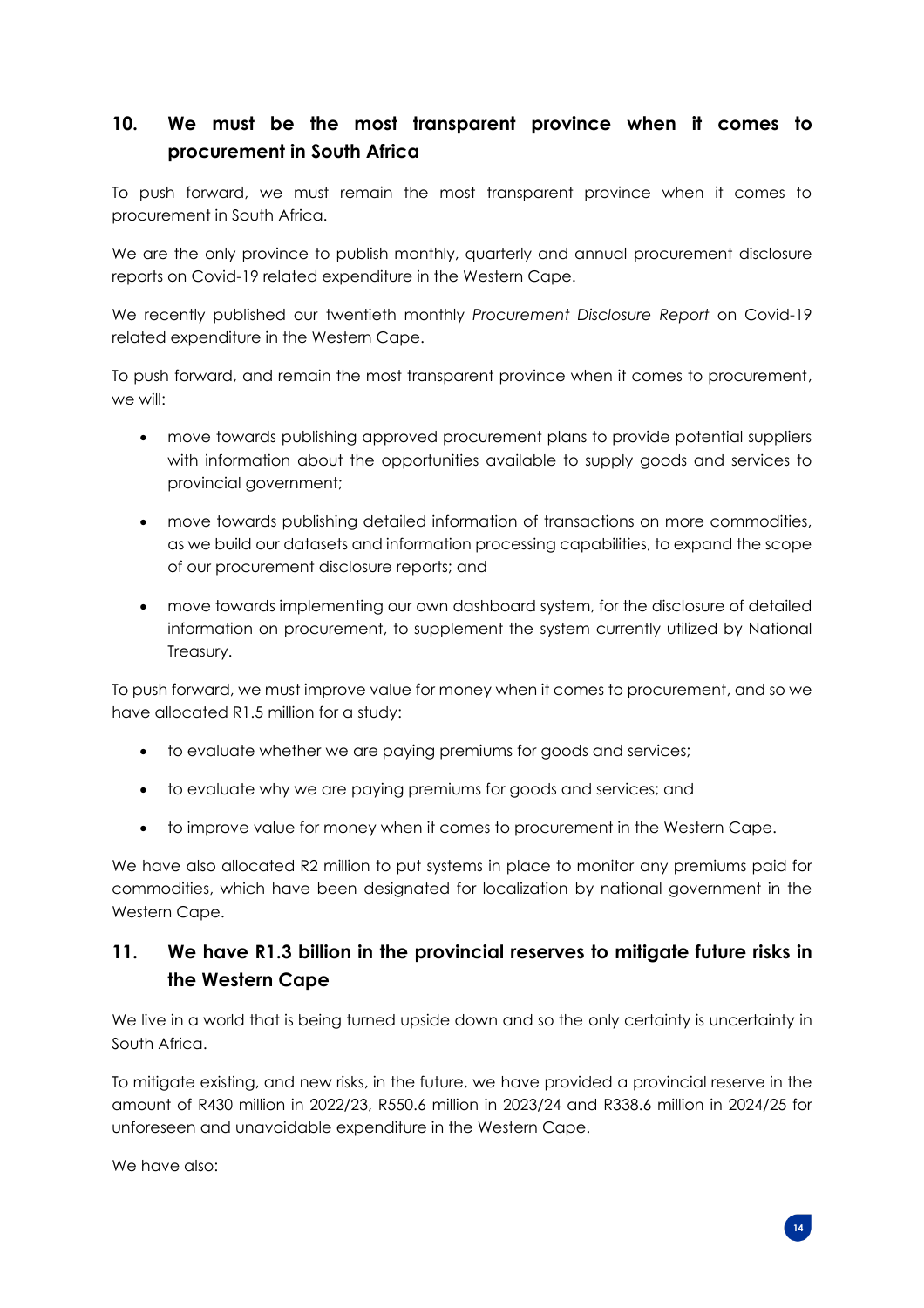- allocated an additional R6 million over the medium term to strengthen the capacity of our fire and rescue services; and
- allocated an additional R160 million over the medium term to safeguard our information infrastructure, information systems and data from cyberattacks in the Western Cape.

We must be prepared for existing risks, such as drought, flooding and fire, and for new risks, such as the risk of cyberattacks in the Western Cape.

## **12. We have allocated R5.4 million to understand future fiscal trends to ensure fiscal sustainability in the Western Cape**

We are in a better fiscal position now, but there is a question about how long it will last because there are very serious downside risks to the economic outlook in South Africa.

We have stagnant economic growth, high inflation, huge fiscal deficits, staggering national debt, and massive debt service costs in South Africa

To compound the problem, the war in Ukraine, will push up inflation, which will put further pressure on households and businesses, which are already under pressure, in South Africa.

Which means that provincial budgets are not increasing in real terms, and they are unlikely to increase in real terms, despite the huge spending pressures building up in provinces across South Africa.

Which is why we have allocated R5.4 million to properly understand future fiscal trends so that we ensure the long-term financial sustainability of the Western Cape.

#### **13. Conclusion**

To push forward:

- we will spend R19.6 billion over the medium term on "Jobs" so that we give hope to people who do not have jobs;
- we will spend R4.4 billion over the medium term on "Safety" so that we give hope to people who feel unsafe;
- we will spend R111.3 billion over the medium term on "Wellbeing" so that we give hope to people who struggle to reach their full potential; and
- we will spend R30.3 billion over the medium term on infrastructure so that we give hope to people who do not have access to good schools, clinics and roads in the Western Cape.

To push forward:

• we will spend an additional R10.1 billion over the medium term in the Western Cape.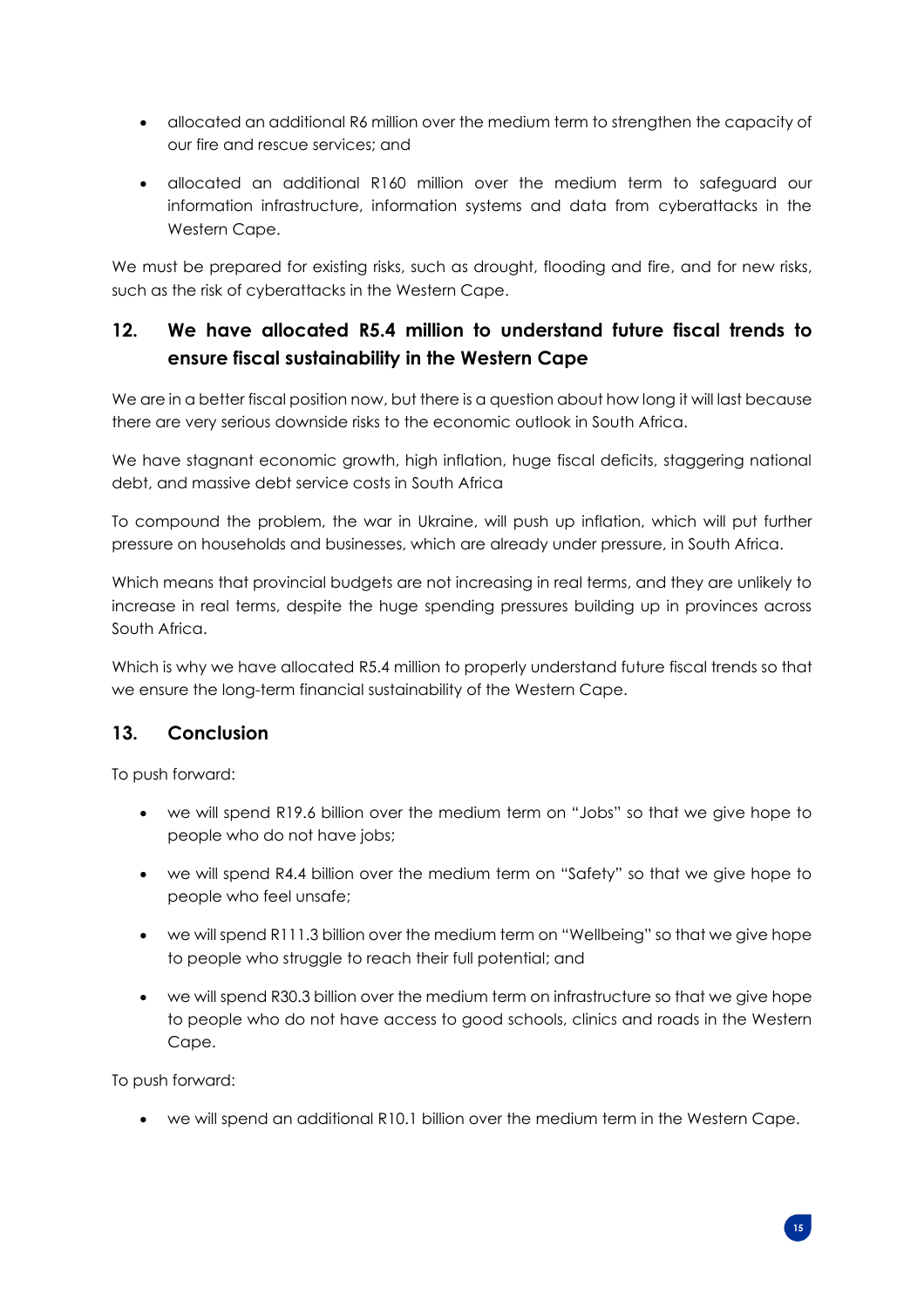To push forward:

- we will spend an additional R6.2 billion over the medium term on education;
- we will spend an additional R2.4 billion over the medium term on healthcare;
- we will spend an additional R136 million over the medium term on social development; and
- we will spend an additional R2.6 billion over the medium term on infrastructure in the Western Cape.

We do this so that, in the end, we can get up, so that we can get out, so that we can push forward, and so that we can do even better in the Western Cape.

I would like to thank:

- Premier Alan Winde, and my Cabinet Colleagues, for their support;
- David Savage, and "Team Finance", for all their hard work finalizing the budget;
- Mireille Wenger, and the Programming Committee members, for accommodating the delay in tabling the budget; and
- Cayley Green, and the ministerial staff, for their grace under pressure as we finalized the budget.

So, it gives me great pleasure to table:

- the 2022 Overview of Provincial Revenue and Expenditure;
- the 2022 Overview of Provincial and Municipal Infrastructure Investment;
- the 2022 Estimates of Provincial Revenue and Expenditure;
- the 2022 Western Cape Appropriation Bill;
- the 2022 Provincial Gazette of Allocations to Municipalities; and
- my speech for discussion and deliberation in the provincial parliament in the Western Cape.

Let me end, by saying that today, I am also proud to be a member of this provincial executive because this is also the only provincial executive in our country to have the courage to take a stand in the face of a terrible war of aggression in support of the people of Ukraine.

Premier Alan Winde has been clear that:

"*We cannot and will not remain silent in the face of an international crisis that threatens the very foundation of our liberal international order*."